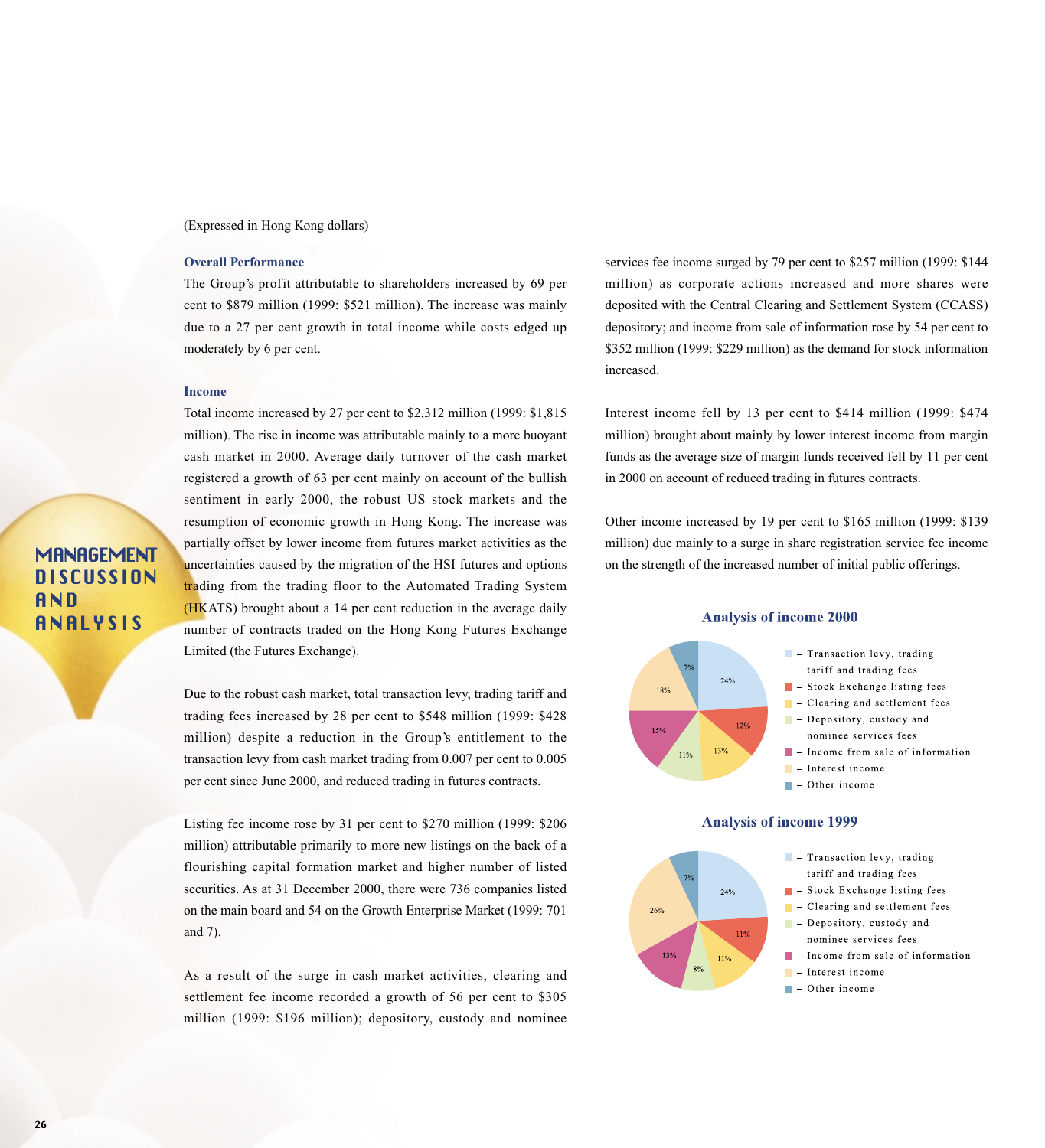## MANAGEMENT DISCUSSION AND ANALYSIS

#### **Operating Expenses**

Total operating expenses increased by 6 per cent to \$1,327 million (1999: \$1,258 million).

Staff costs and related expenses rose by 4 per cent to \$593 million (1999: \$571 million). In line with prevailing market practice and in recognition of better performance, the Group awarded an average salary increase of 7 per cent in July and a higher performance-related bonus in 2000 to its staff. The increase was partially offset by savings from staff reductions (staff numbers fell by 17 per cent during 2000 to 891) following the integration of the Group's activities.

Due to further improvements to our trading and settlement systems, information technology and computer maintenance expenses increased by 10 per cent from \$198 million to \$217 million mainly on account of the development of Automatic Order Matching and Execution System (AMS)/3, the migration of futures trading to HKATS and CCASS architecture review.

Premises expenses fell by 5 per cent to \$109 million (1999: \$115 million) due mainly to lower rental negotiated when the commercial property market remained depressed.

Depreciation and amortisation rose by 18 per cent to \$177 million (1999: \$150 million). The increase was attributable mainly to additional depreciation upon the roll-out of AMS/3 and HKATS and the standardisation of Group policy on depreciation, which came into effect in 2000.

Other operating expenses declined by 18 per cent to \$74 million (1999: \$90 million) as a special contribution of \$13 million to the Unified Exchange Compensation Fund (Compensation Fund) in 1999 was not repeated in 2000.

Merger, listing and integration expenses, all of which were nonrecurring, increased by 55 per cent to \$93 million (1999: \$60 million) attributable mainly to expenses incurred for the listing of the Group in June 2000, consultancy fees on the integration of the Group's operations, and redundancy costs.

## **Analysis of operating expenses 2000**



45%

- Staff costs and related expenses
- Information technology and computer maintenance expenses
- Premises expenses
- Product marketing and promotion expenses
- Legal and professional fees
- Depreciation and amortisation
- Other operating expenses
- Merger, listing and integration expenses

### **Analysis of operating expenses 1999**



- Information technology and computer maintenance expenses
- Premises expenses
- Product marketing and promotion expenses
- Legal and professional fees
- Depreciation and amortisation
- Other operating expenses
- Merger, listing and integration expenses

#### **Taxation**

The Group's taxation charge in 2000 increased by 190 per cent to \$106 million (1999: \$36 million). This was primarily due to the higher profit reported in 2000 and a one-off tax rebate on 1997/98 profit (\$13 million) received in 1999. The Group's effective rate of taxation, at 10.7 per cent, was lower than the statutory Profits Tax rate of 16 per cent. This was mainly on account of the effective management of the Group's tax affairs and interest income earned, which has been exempted from Profits Tax.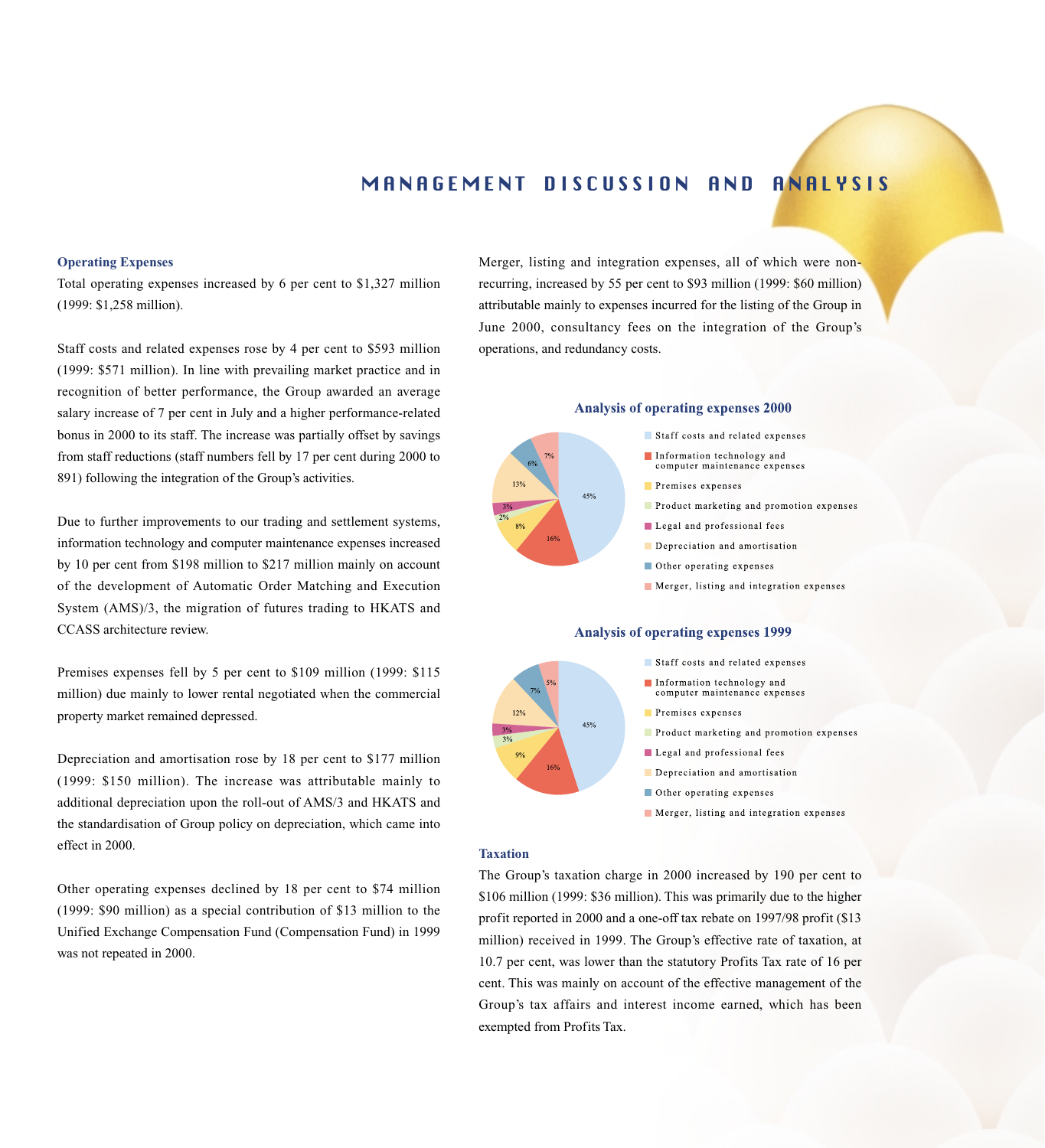#### **Liquidity, Financial Resources and Capital Commitments**

Working capital increased by 19 per cent to \$3,045 million at 31 December 2000 (1999: \$2,557 million) attributable mainly to the increase in retained earnings. Bank balances and time deposits of corporate funds rose by 10 per cent to \$3,635 million (1999: \$3,300 million).

Although the Group has consistently been in a very liquid position, credit facilities have nevertheless been put in place for contingency purposes. As at 31 December 2000, the Group's total available credit facilities amounted to \$2,895 million, of which \$1,600 million were repurchase facilities for maintaining the liquidity of the margin funds and \$1,100 million were for meeting obligations of Hong Kong Securities Clearing Company Limited (HKSCC) in CCASS in circumstances where CCASS Participants default on their payment obligations. Borrowings of the Group have been very rare and, if required, are mostly event driven, with little seasonality. As at the year end, none of these facilities was utilised (1999: short-term bank borrowings under a repurchase agreement with a bank amounted to \$204 million and the assets pledged amounted to \$206 million).

As at 31 December 2000, the Group's capital expenditure commitments amounted to \$381 million (1999: \$242 million) mainly in respect of its ongoing investments in facilities and technology. The Group has adequate financial resources to fund its commitments on capital expenditure from its existing cash resources and cash flows generated from its operations.

### **Charges on Assets**

The Group had a \$10 million overdraft facility with a bank in Hong Kong, which was secured by a pledge of the Group's time deposits of an equivalent amount at that bank. As at 31 December 2000 and 31 December 1999, this overdraft facility was not utilised.

In 1999, \$1 billion of banking facilities granted by ten banks on a committed basis to HKSCC were secured by a debenture creating a

floating charge over its assets. Such banking facilities were to provide stand-by liquidity to meet the obligations of HKSCC in CCASS in circumstances where CCASS Participants default on their payment obligations. These banking facilities were not utilised as at 31 December 1999 and were terminated on 12 December 2000 and replaced by the banking facilities mentioned under Contingent Liabilities below.

## **Significant Investments Held and Material Acquisitions and Disposals of Subsidiaries**

Other than the acquisition and merger of the exchanges and clearing houses into HKEx on 6 March 2000, the Group also acquired a 1 per cent holding (10 million shares) in the issued ordinary share capital of the Singapore Exchange Limited during the year. No subsidiary was disposed of in 2000.

#### **Exposure to Fluctuations in Exchange Rates and Related Hedges**

The Group's foreign exchange exposure was about \$180 million as at 31 December 2000, of which \$125 million was hedged with investments in the same currency.

#### **Contingent Liabilities**

The Compensation Fund is a fund set up under the Securities Ordinance (SO) for the purpose of compensating any person dealing with a Stock Exchange Participant (other than another Stock Exchange Participant), for any pecuniary losses suffered as a result of defaults of the Stock Exchange Participant. According to Section 109(3) of the SO, the maximum compensation amount is \$8 million for each Stock Exchange Participant's default. Under the SO section 107(1), The Stock Exchange of Hong Kong Limited (the Stock Exchange) has contingent liabilities to the Compensation Fund as it shall replenish the Compensation Fund upon the Securities and Futures Commission's (SFC) request to do so. The amounts replenished should be equal to the amount paid in connection with the satisfaction of the claims, including any legal and other expenses paid or incurred in relation to the claims. As at 31 December 2000, there were outstanding claims received in respect of 18 defaulted Stock Exchange Participants (1999: 9).

## **MANAGEMENT DISCUSSION** AND ANALYSIS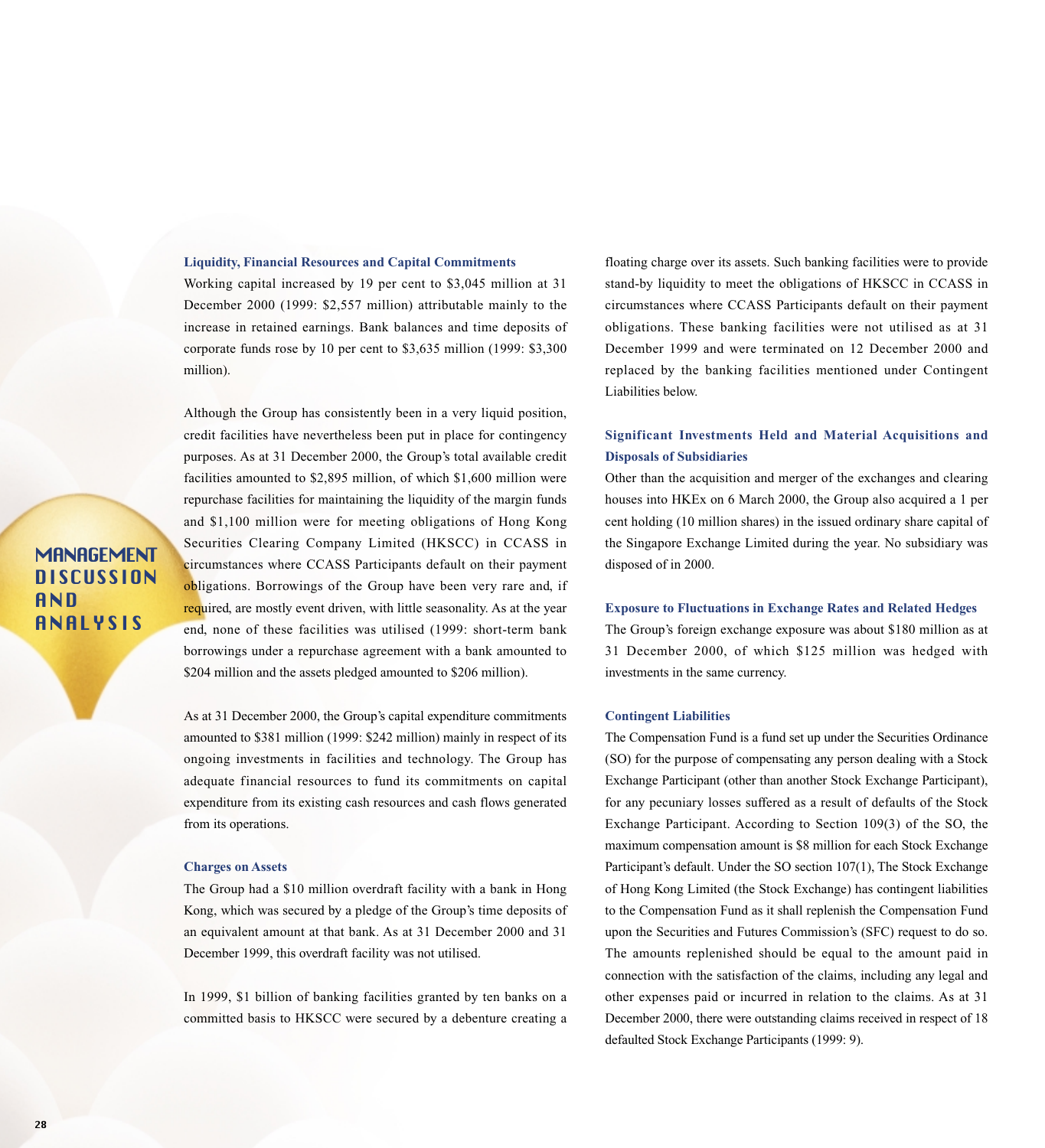## MANAGEMENT DISCUSSION AND ANALYSIS

The SFC has recently published a paper entitled "Proposed New Investor Compensation Arrangements". If the proposals as set out in the paper are implemented, there would be a new single Investor Compensation Fund that would replace the existing Compensation Fund, the Commodity Exchange Compensation Fund and the Dealers' Deposit Schemes for non-exchange participant dealers. The new arrangements would eliminate the existing requirements for exchange participant dealers to make deposits to the Dealers' Deposit Schemes. Existing deposits would be returned to the Exchanges and to nonexchange participant dealers. The arrangements would also remove the existing requirement for the Stock Exchange to replenish amounts paid from the Compensation Fund.

In addition to the above, the Group has a contingent liability of up to \$50 million to the Compensation Fund. The Group agreed to commit an additional \$150 million to the Compensation Fund of which a total of \$100 million was paid out of the CDMD Fund in 1998 and 1999. The remaining \$50 million of the commitment will be satisfied by a transfer of funds that will be available on the winding up of the Hong Kong Futures Guarantee Corporation Limited. Should the funds expected to be received from the Hong Kong Futures Guarantee Corporation Limited not be sufficient to satisfy the payment of the said \$50 million, the Group would have to pay for the shortfall to the Compensation Fund.

The Stock Exchange has undertaken to indemnify the Collector of Stamp Revenue against any loss of revenue resulting from any underpayment or default or delay in payment of stamp duty by its Participants, up to \$200,000 in respect of defaults of any one Participant. In the unlikely event that all of the 500 trading Participants as at 31 December 2000 (1999: 491) default, the maximum contingent liability of the Stock Exchange under the indemnity will amount to \$100 million (1999: \$98.2 million).

Pursuant to Section 21 of the Exchanges and Clearing Houses (Merger) Ordinance, HKEx gave an undertaking on 6 March 2000 in favour of HKSCC to contribute an amount not exceeding \$50 million

in the event of HKSCC being wound up while it is a wholly owned subsidiary of HKEx or within one year after HKSCC ceases to be a wholly owned subsidiary of HKEx, for payment of the debts and liabilities of HKSCC contracted before HKSCC ceases to be a wholly owned subsidiary of HKEx, and for the costs, charges and expenses of winding up.

HKEx has given a guarantee to secure banking facilities granted to HKSCC since 13 December 2000 to replace the \$1 billion of banking facilities mentioned under Charges on Assets above. These facilities, on a committed basis of an aggregate amount of \$1.1 billion, were granted to HKSCC by five banks to provide stand-by liquidity to meet HKSCC's obligations in CCASS in circumstances where the CCASS Participants default on their payment obligations. As at 31 December 2000, none of these banking facilities was utilised.

#### **Employees**

During the integration of the businesses of the Stock Exchange Group, the Futures Exchange Group and the HKSCC Group within a new business organisation structure, HKEx has developed its human resources policies and procedures based on performance and merit. The Group expects to reduce the total number of employees from 1,052 to 860. The number of employees as at 31 December 2000 was 891, further reductions in number of employees to reach the target number will be achieved during the first half of 2001.

Employees' cost (excluding directors' emoluments) amounted to approximately \$586 million (1999: \$571 million).

The Group ensures that the pay levels of its employees are competitive and employees are rewarded on a performance related basis within the general framework of the Group's salary and bonus system.

Share options may be granted to Directors and employees of the Group to subscribe for shares in HKEx in accordance with the terms and conditions of the Share Option Schemes approved by the shareholders of HKEx at an extraordinary general meeting held on 31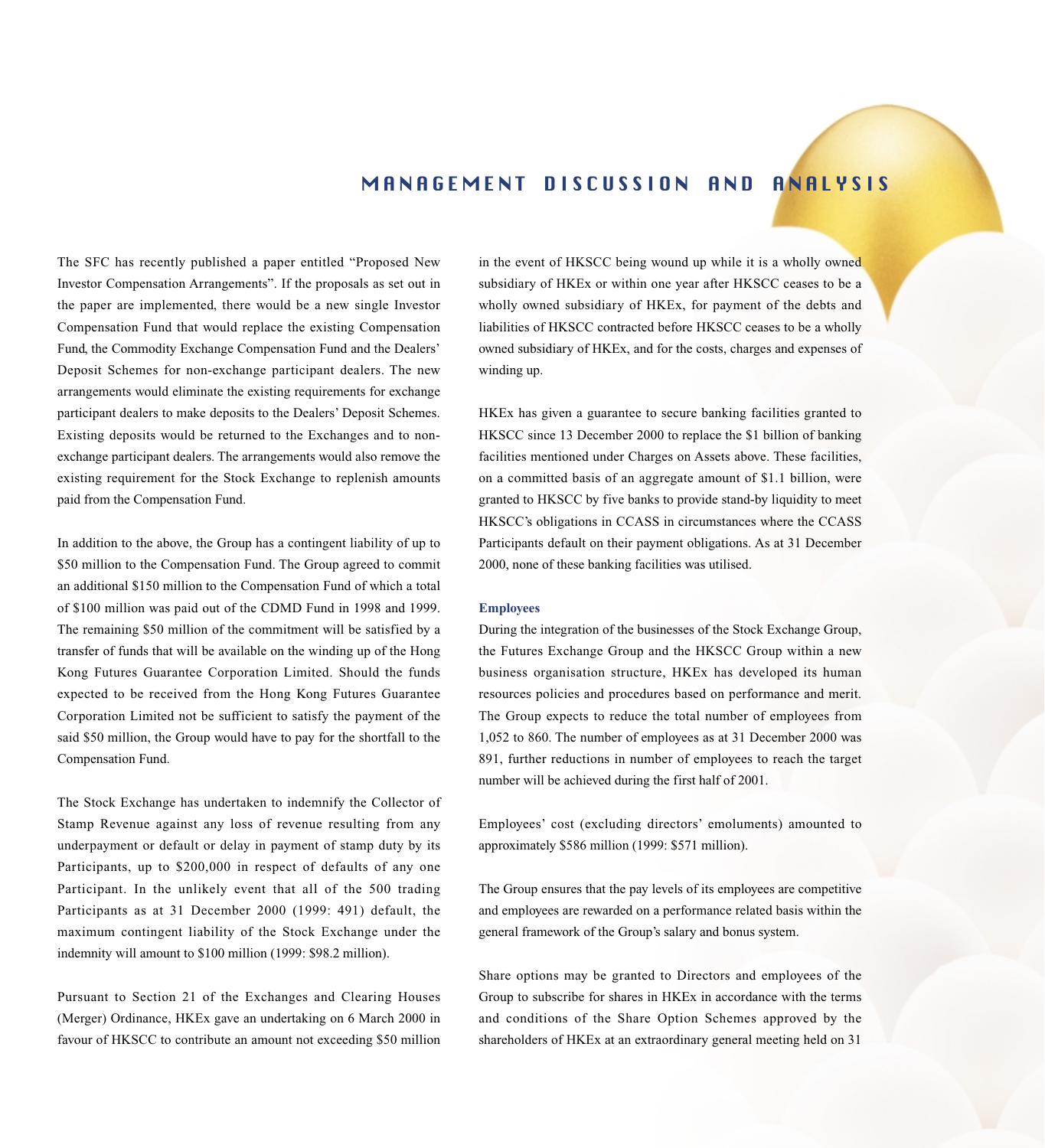May 2000. In June, options to subscribe for a total of 36,423,269 shares were granted under the Share Option Schemes.

## **Prospects**

As a substantial part of the Group's income is derived from transaction levy, clearing and settlement fees and interest income on margin funds, the performance of the Group is dependent on external factors including, in particular, market sentiment, the level of activities on the Stock Exchange as measured by dollar value and on the Futures Exchange as measured in terms of the number of open contracts and the volatility of the derivatives market. Following the end of the bullish sentiment in the first two quarters, trading volume in the cash market returned to a more normal level in the latter half of 2000. If this trend was to continue, the income expected to be generated in 2001 might not reach the levels achieved in 2000.

# **MANAGEMENT DISCUSSION AND** ANALYSIS

However, the Group will strive to attract investors and capital raising companies by further enhancing the efficiency and transparency of its cash and derivatives markets with the latest applicable technology and improved accessibility to facilitate trading. In this connection, the Group will continue to upgrade and integrate its trading, clearing and risk management systems and respond to market needs by introducing new services and products. More efforts will also be made to further improve the risk management, integrity and quality of the markets. Following the establishment of an office in Beijing in the first half of 2001, more initiatives will be undertaken to further promote the Group as one of the primary international capital raising centres for Mainland companies. These measures should enable the Group to increase its earning potential.

With the process of integrating the businesses of the subsidiaries largely completed, the Group is in a position to deal more effectively with new developments in the markets.



**HKEx invests extensively in technology in order to increase market efficiency.**